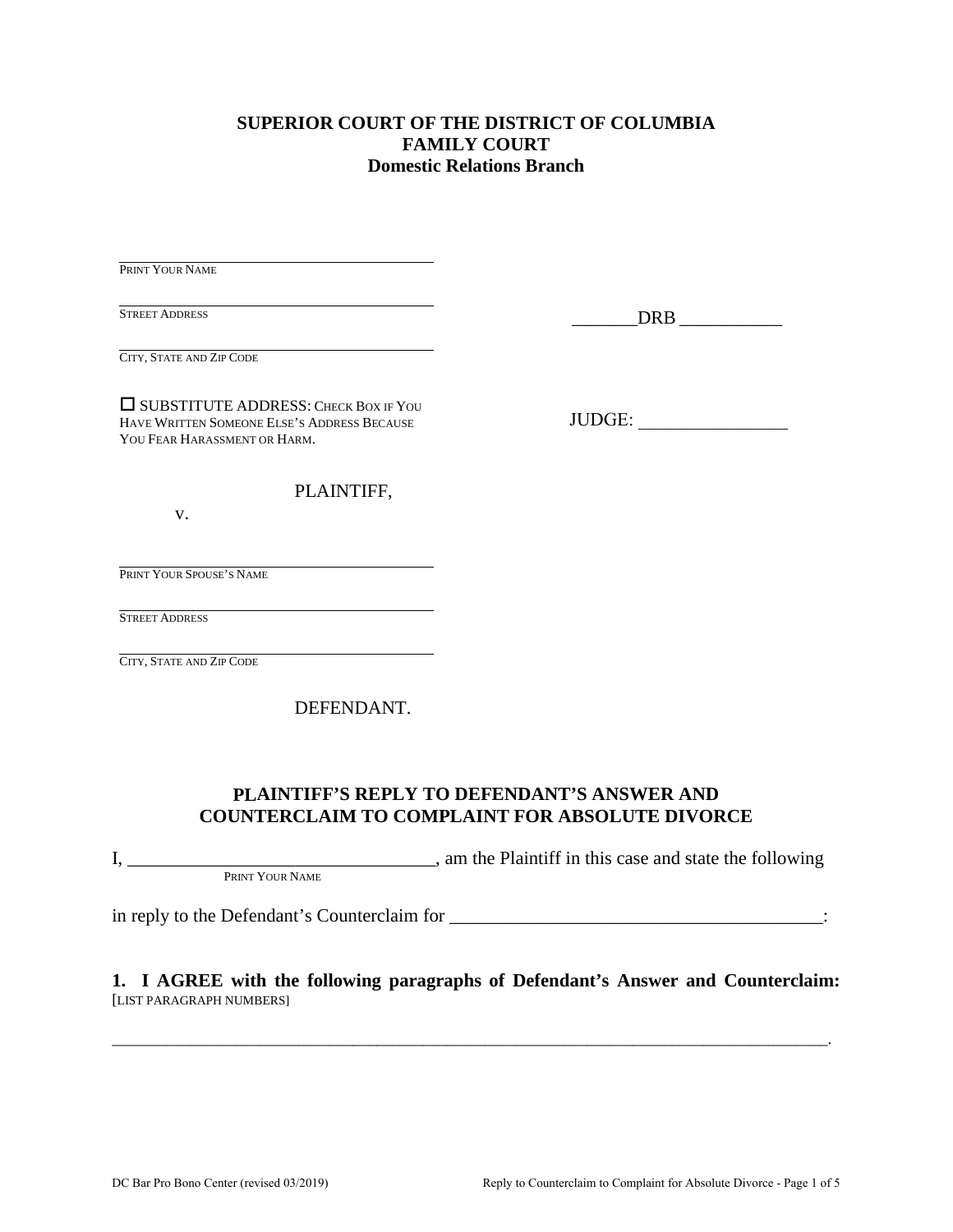**2. I DISAGREE with the following paragraphs of Defendant's Answer and Counterclaim:** [LIST PARAGRAPH NUMBERS]

\_\_\_\_\_\_\_\_\_\_\_\_\_\_\_\_\_\_\_\_\_\_\_\_\_\_\_\_\_\_\_\_\_\_\_\_\_\_\_\_\_\_\_\_\_\_\_\_\_\_\_\_\_\_\_\_\_\_\_\_\_\_\_\_\_\_\_\_\_\_\_\_\_\_\_\_\_\_\_\_\_\_\_\_\_\_\_\_\_\_\_\_.

# **Request for Relief**

**I RESPECTFULLY REQUEST that the Court grant what I requested in the Complaint that I already filed in this case, and deny the Defendant's Counterclaim.**

**I ALSO REQUEST THAT the Court award such other relief as it deems just and proper.**

I declare under penalty of perjury that the foregoing is true and correct*.* 

*If this document is to be signed outside the geographic boundaries of the United States, Puerto Rico, the United States Virgin Islands, and any territory or insular possession subject to the jurisdiction of the United States, additional requirements must be met prior to signing. See Super. Ct. Dom. Rel. R. 2(c)(1)(B).*

SIGN YOUR NAME

DATE

PRINT YOUR NAME

PHONE NUMBER

\_\_\_\_\_\_\_\_\_\_\_\_\_\_\_\_\_\_\_\_\_\_\_\_\_\_\_\_\_\_\_\_\_\_\_\_ HOME ADDRESS 1

\_\_\_\_\_\_\_\_\_\_\_\_\_\_\_\_\_\_\_\_\_\_\_\_\_\_\_\_\_\_\_\_\_\_\_\_ HOME ADDRESS 2

SUBSTITUTE ADDRESS: CHECK BOX IF YOU HAVE WRITTEN SOMEONE ELSE'S ADDRESS BECAUSE YOU FEAR HARASSMENT OR HARM.

\_\_\_\_\_\_\_\_\_\_\_\_\_\_\_\_\_\_\_\_\_\_\_\_\_\_\_\_\_\_\_\_\_\_\_\_

\_\_\_\_\_\_\_\_\_\_\_\_\_\_\_\_\_\_\_\_\_\_\_\_\_\_\_\_\_\_\_\_\_\_\_\_

EMAIL ADDRESS

\_\_\_\_\_\_\_\_\_\_\_\_\_\_\_\_\_\_\_\_\_\_\_\_\_\_\_\_\_\_\_\_\_\_\_\_

\_\_\_\_\_\_\_\_\_\_\_\_\_\_\_\_\_\_\_\_\_\_\_\_\_\_\_\_\_\_\_\_\_\_\_\_

\_\_\_\_\_\_\_\_\_\_\_\_\_\_\_\_\_\_\_\_\_\_\_\_\_\_\_\_\_\_\_\_\_\_\_\_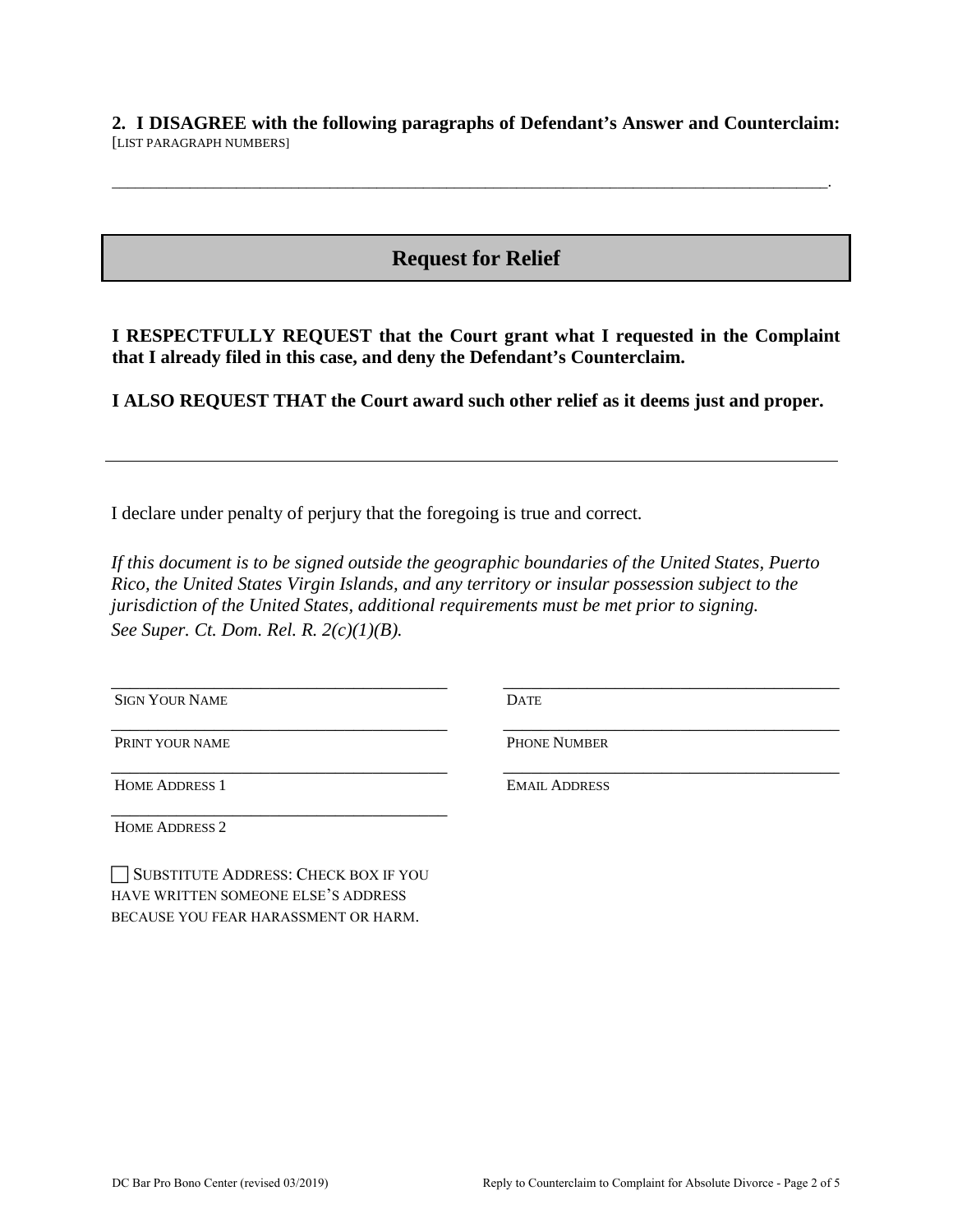### **SUPERIOR COURT OF THE DISTRICT OF COLUMBIA FAMILY COURT Domestic Relations Branch**

PRINT PLAINTIFF'S NAME

\_\_\_\_\_\_\_\_\_\_ DRB \_\_\_\_\_\_\_\_\_\_

PLAINTIFF,

\_\_\_\_\_\_\_\_\_\_\_\_\_\_\_\_\_\_\_\_\_\_\_\_\_\_\_\_\_\_\_\_\_\_\_\_

\_\_\_\_\_\_\_\_\_\_\_\_\_\_\_\_\_\_\_\_\_\_\_\_\_\_\_\_\_\_\_\_\_\_\_\_

JUDGE: \_\_\_\_\_\_\_\_\_\_\_\_\_\_\_\_\_\_

v.

PRINT DEFENDANT'S NAME

DEFENDANT.

## **RULE 5 PROOF OF SERVICE FORM**

**IF YOU HAVE ALREADY SERVED THE OTHER PARTY WITH A COPY OF YOUR PAPERS**, YOU CAN FILL OUT AND FILE THIS **PROOF OF SERVICE FORM** AT THE SAME TIME THAT YOU FILE YOUR PAPERS.

**IF YOU HAVE NOT ALREADY SERVED THE OTHER PARTY WITH A COPY OF YOUR PAPERS**, YOU MUST FILL OUT AND FILE THIS **PROOF OF SERVICE FORM** AFTER YOU SERVE THE OTHER PARTY.

**IF THE OTHER PARTY HAS A LAWYER IN THIS CASE, YOU MUST SERVE A COPY OF THE PAPERS TO THE LAWYER. IF THE OTHER PARTY DOES NOT HAVE A LAWYER, A COPY OF THE PAPERS SHOULD BE SERVED DIRECTLY TO THE OTHER PARTY.** 

| <b>Example 1</b> served copies of<br>1. I certify that on |                     | to:                         |                     |
|-----------------------------------------------------------|---------------------|-----------------------------|---------------------|
| DATE OF SERVICE                                           |                     |                             |                     |
|                                                           |                     | $NAME(S)$ OF PLEADING $(S)$ |                     |
|                                                           | NAME OF OTHER PARTY |                             |                     |
|                                                           | NAME OF ATTORNEY    |                             | NAME OF OTHER PARTY |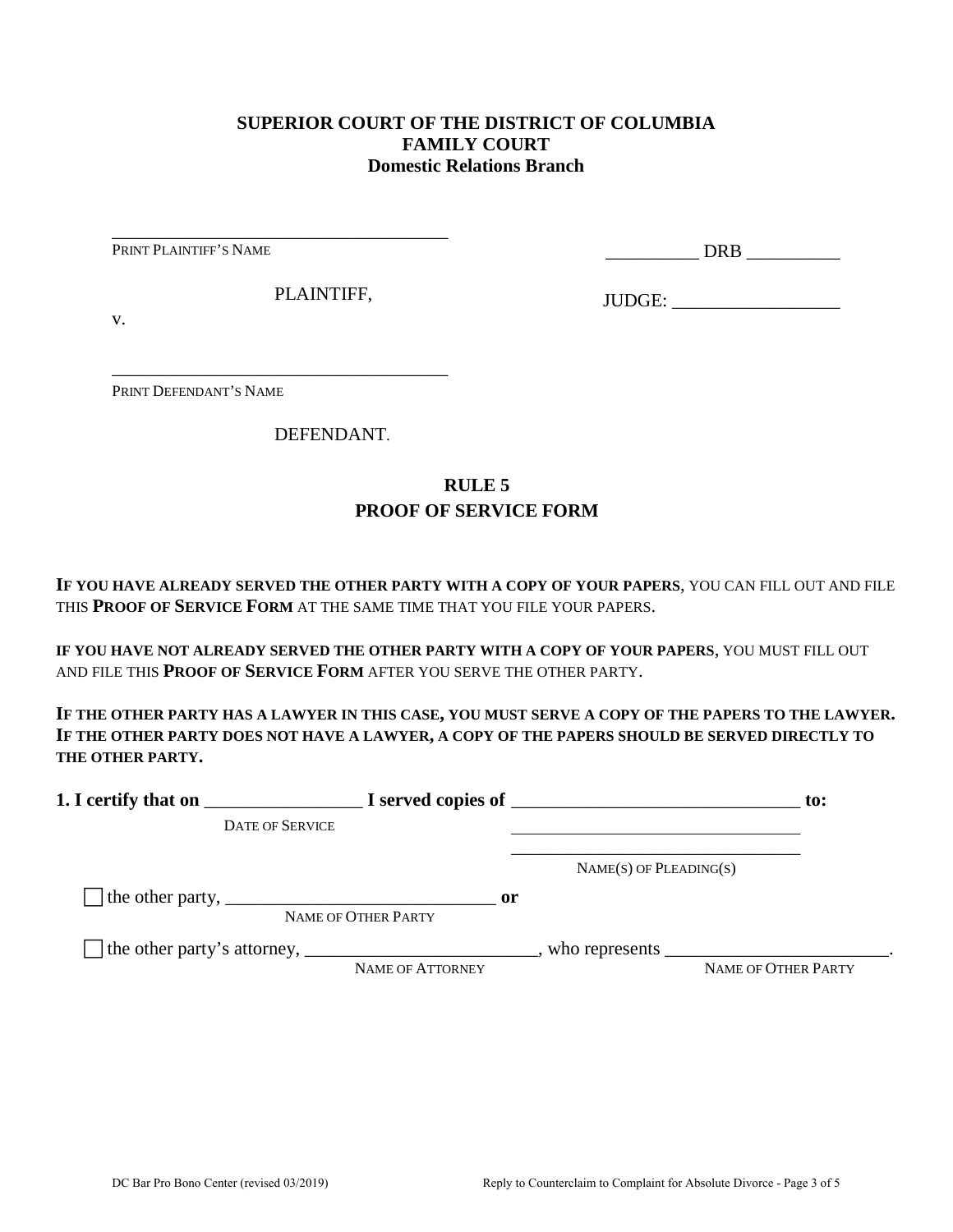#### **2. I delivered copies of the papers by:** [CHECK ONE]

**handing them to the other party**.

 **sending them to the other party by first class mail** to the other party's last known address: \_\_\_\_\_\_\_\_\_\_\_\_\_\_\_\_\_\_\_\_\_\_\_\_\_\_\_\_\_\_\_\_\_\_\_\_\_\_\_\_\_\_\_\_\_\_\_\_\_\_\_\_\_\_\_\_\_\_\_\_\_\_\_\_\_\_\_.

ADDRESS WHERE THE PAPERS WERE SENT **leaving them with a person of suitable age and discretion** who lived with the other party at: \_\_\_\_\_\_\_\_\_\_\_\_\_\_\_\_\_\_\_\_\_\_\_\_\_\_\_\_\_\_\_\_\_\_\_\_\_\_\_\_\_\_\_\_\_\_\_\_\_\_\_\_\_\_\_\_\_\_\_\_\_\_\_\_\_\_\_. ADDRESS OR DESCRIPTION OF PLACE WHERE PAPERS WERE SERVED This place is the other party's  $\Box$  TEMPORARY RESIDENCE. PERMANENT RESIDENCE. OTHER: \_\_\_\_\_\_\_\_\_\_\_\_\_\_\_\_\_\_\_\_\_\_\_\_\_\_\_\_\_\_\_\_\_. SPECIFY OTHER TYPE OF RESIDENCE I state the following about the person I gave the papers to (PROVIDE AS MANY DETAILS AS POSSIBLE): Their name: Their approximate age: \_\_\_\_\_\_\_\_\_\_\_\_\_\_\_\_\_. Their relationship to the other party is: Spouse/partner Family member (specify): \_\_\_\_\_\_\_\_\_\_\_\_\_\_\_\_\_\_\_\_\_  $\Box$  Roommate  $\Box$  Other: **leaving them at the other party's attorney's office** with the attorney, a clerk or other person in charge: \_\_\_\_\_\_\_\_\_\_\_\_\_\_\_\_\_\_\_\_\_\_\_\_\_\_\_\_\_\_\_\_\_\_\_\_\_\_\_\_\_\_\_\_\_\_\_\_\_\_\_\_\_\_\_\_\_\_\_\_\_\_\_\_ PRINT NAME OF PERSON SERVED WITH PAPERS \_\_\_\_\_\_\_\_\_\_\_\_\_\_\_\_\_\_\_\_\_ TITLE OF PERSON SERVED \_\_\_\_\_\_\_\_\_\_\_\_\_\_\_\_\_\_\_\_\_\_\_\_\_\_\_\_\_\_\_\_\_\_\_\_\_\_\_\_\_\_\_\_\_\_\_\_\_\_\_\_\_\_\_\_\_\_\_\_\_\_\_\_ STREET ADDRESS CITY, STATE AND ZIP CODE **sending them electronically** through CaseFileXpress or some other electronic way agreed to by the other party in writing: \_\_\_\_\_\_\_\_\_\_\_\_\_\_\_\_\_\_\_\_\_\_\_\_\_\_\_\_\_\_\_\_\_\_\_\_\_\_\_\_\_\_\_\_\_\_\_\_\_\_\_\_\_\_\_\_\_\_\_\_\_\_\_\_ EMAIL ADDRESS OF OTHER PARTY (IF USED) \_\_\_\_\_\_\_\_\_\_\_\_\_\_\_\_\_\_\_\_\_\_\_\_\_\_\_\_\_\_\_\_\_\_\_\_\_\_\_\_\_\_\_\_\_\_\_\_\_\_\_\_\_\_\_\_\_\_\_\_\_\_\_\_ ELECTRONIC MEANS USED (FOR EXAMPLE: EMAIL, CASEFILEXPRESS)  $\Box$  **some other way** agreed to by the other party in writing:

\_\_\_\_\_\_\_\_\_\_\_\_\_\_\_\_\_\_\_\_\_\_\_\_\_\_\_\_\_\_\_\_\_\_\_\_\_\_\_\_\_\_\_\_\_\_\_\_\_\_\_\_\_\_\_\_\_\_\_\_\_\_\_\_\_\_\_\_\_ SPECIFY HOW SERVICE WAS COMPLETED